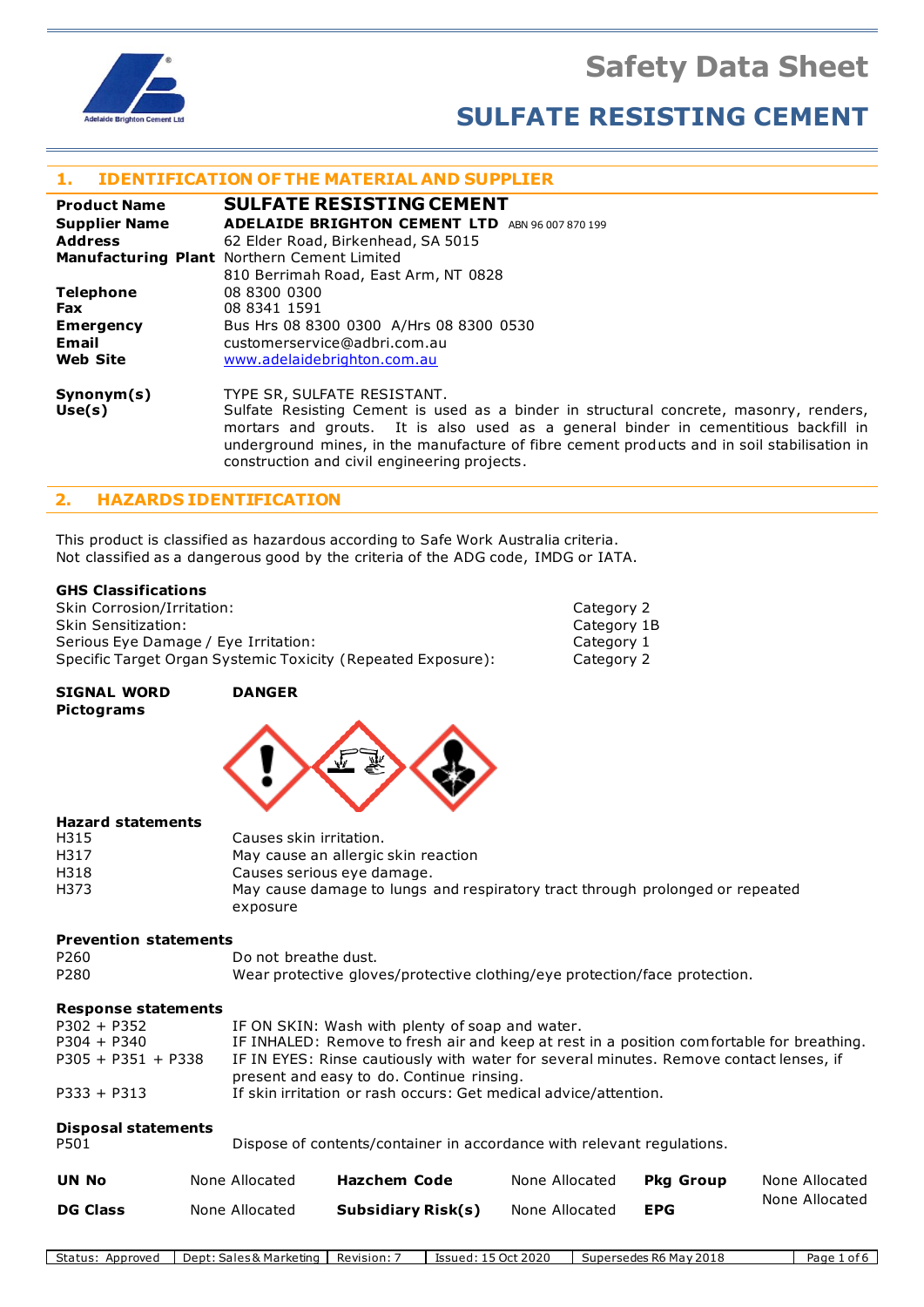

# **3. COMPOSITION/INFORMATION ON INGREDIENTS**

| Ingredient                     | <b>Formula</b>                      | Conc.      | CAS No.    |
|--------------------------------|-------------------------------------|------------|------------|
| PORTLAND CEMENT CLINKER        | Not Available                       | 30 - 50%   | 65997-15-1 |
| *GRANULATED BLAST FURNACE SLAG | Not Available                       | $50 - 70%$ | 65996-69-2 |
| *GYPSUM                        | CaSO <sub>4</sub> 2H <sub>2</sub> O | $2 - 5\%$  | 10101-41-4 |
| CHROMIUM (VI) HEXAVALENT       | $Cr^{6+}$                           | Trace      | 18540-29-9 |

\*NOTE: Ingredients may contain crystalline silica (CAS No. 14808-60-7)

### **4. FIRST AID MEASURES**

**Eye** Flush thoroughly with flowing water for at least 15 minutes and seek medical attention if symptoms persist. If wet cement is splashed into the eyes flush thoroughly with flowing water for 15 minutes and seek urgent medical attention.

**Inhalation** Remove from dusty area to fresh air. If symptoms persist, seek medical attention.

- **Skin** Remove heavily contaminated clothing immediately. Wash off skin thoroughly with water. A shower may be required. Seek medical attention for persistant irritation or burning of the skin
- **Ingestion** Rinse mouth and lips with water. Do not induce vomiting. Give water to drink to dilute stomach contents. If symptoms persist, seek medical attention.
- **Advice to Doctor** Treat symptomatically.
- **First Aid Facilities** Eye wash station.

#### **Additional Information - Aggravated Medical Conditions**

- **Inhalation** Over exposure resulting from prolonged and repeated inhalation of dust containing crystalline silica (found in this product below the reportable limit) can cause bronchitis, silicosis (scarring of the lung.) It may also increase the risk of scleroderma (a disease affecting the connective tissue of the skin, joints, blood vessels and internal organs) and lung cancer. Epidemiological studies have shown that smoking increases the risk of bronchitis, silicosis (scaring of the lung) and lung cancer in persons exposed to crystalline silica.
- **Skin** Prolonged and repeated skin contact with cement in wet concrete, mortars and slurries may result in irritant dermatitis or alkaline burns.
- **Eye I**rritating to the eye. If wet cement is splashed into the eye alkaline burns can cause permanent damage.

### **5. FIRE FIGHTING**

| Flammability              | Non flammable. Does not support combustion of other materials.        |
|---------------------------|-----------------------------------------------------------------------|
| <b>Fire and Explosion</b> | No fire or explosion hazard exists.                                   |
| Extinguishing             | Non flammable; use suitable extinguishing agent for surrounding fire. |
| Hazchem Code              | None.                                                                 |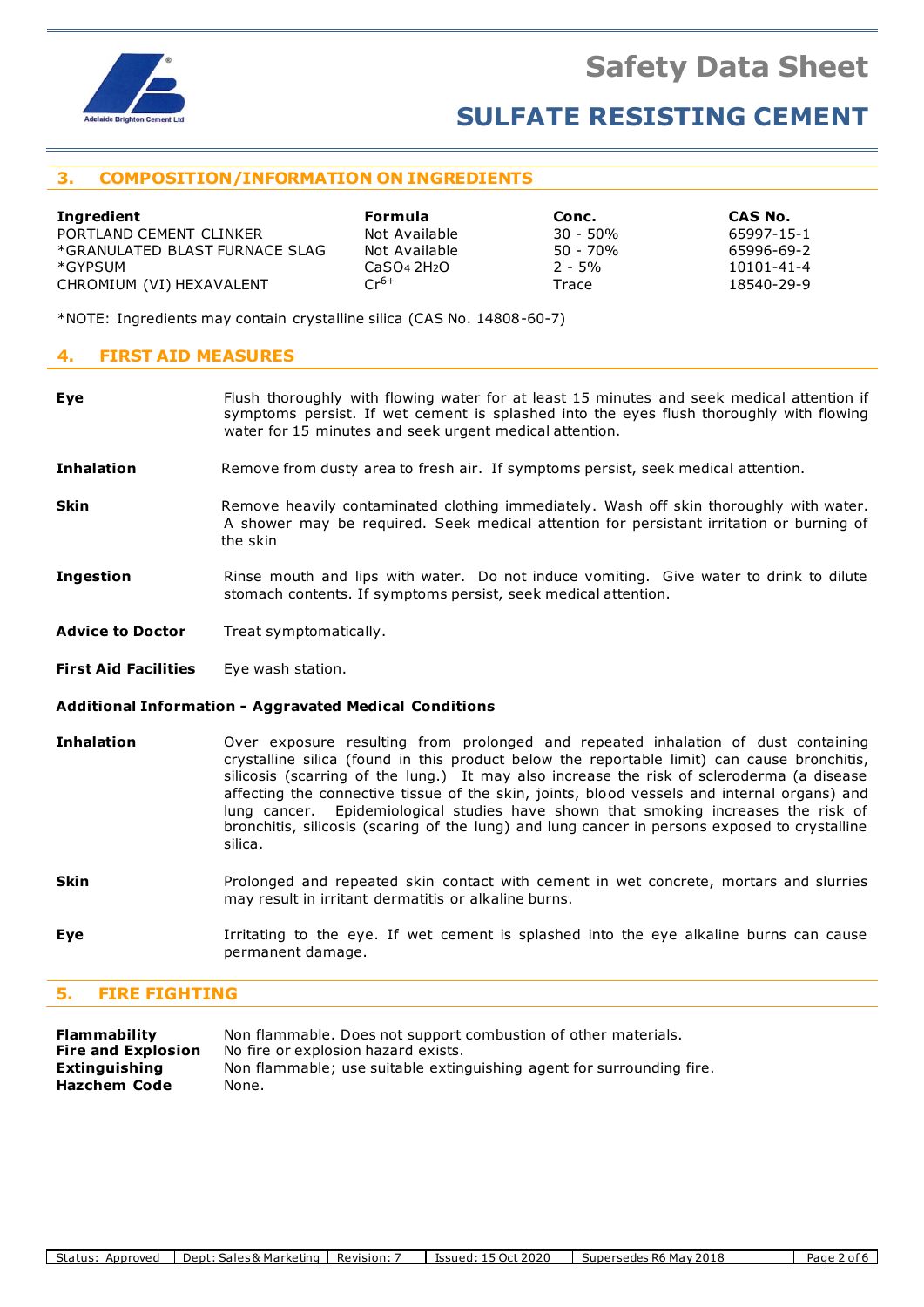

# **6. ACCIDENTAL RELEASE MEASURES**

| <b>Spillage</b>   | If spilt (bulk), contact emergency services if appropriate. Wear dust-proof goggles,<br>PVC/rubber gloves, a Class P2 respirator (where an inhalation risk exists), coveralls and<br>rubber boots. Clear area of all unprotected personnel. Prevent spill entering drains or<br>waterways. Collect and place in sealable containers for disposal or reuse. Avoid<br>generating dust. |
|-------------------|--------------------------------------------------------------------------------------------------------------------------------------------------------------------------------------------------------------------------------------------------------------------------------------------------------------------------------------------------------------------------------------|
| <b>Emergency</b>  | Follow safety requirements for personal protection under Section 8 Exposure                                                                                                                                                                                                                                                                                                          |
| <b>Procedures</b> | Controls/Personal Protection.                                                                                                                                                                                                                                                                                                                                                        |

#### **7. HANDLING AND STORAGE**

**Storage** Store in a cool, dry, well ventilated area, removed from excessive moisture and heat. Storage of bulk cement may be in concrete silos or steel bins. Ensure packages are adequately labelled, protected from physical damage and sealed when not in use.

**Handling** Before use carefully read the product label. Use of safe work practices are recommended to avoid eye or skin contact and inhalation. Observe good personal hygiene, including washing hands before eating. Prohibit eating, drinking and smoking in contaminated areas.

#### **Property/** Refer to Section 13. **Environmental**

### **8. EXPOSURE CONTROLS/PERSONAL PROTECTION**

| <b>Ventilation</b>                  | Do not inhale dust/powder. Use with adequate ventilation. Where a dust inhalation<br>hazard exists, mechanical extraction ventilation is recommended. Maintain dust levels<br>below the recommended exposure standard.                                                                                                                                                                                                        |
|-------------------------------------|-------------------------------------------------------------------------------------------------------------------------------------------------------------------------------------------------------------------------------------------------------------------------------------------------------------------------------------------------------------------------------------------------------------------------------|
| <b>Exposure</b><br><b>Standards</b> | CHROMIUM (VI) HEXAVALENT (18540-29-9)<br>ES-TWA: 0.05 mg/m <sup>3</sup> (Chromium VI Compounds)<br>GYPSUM (10101-41-4)<br>ES-TWA: 10 mg/m <sup>3</sup> (Respirable Dust)<br>PORTLAND CEMENT (65997-15-1)<br>ES-TWA: 10 mg/m <sup>3</sup> (Respirable Dust)<br>SILICA, CRYSTALLINE - QUARTZ (14808-60-7)<br>ES-TWA: 0.05 mg/m <sup>3</sup> (Respirable Dust). Under Model WHS Law adopted in most<br>Australian jurisdictions. |
| <b>PPE</b>                          | Wear dust-proof goggles and rubber or PVC gloves. Where an inhalation risk exists, wear<br>a Class P2 respirator. If there is potential for prolonged and/or excessive skin contact,<br>wear coveralls. At high dust levels, wear a Class P3 respirator or a Powered Air Purifying                                                                                                                                            |



Respirator (PAPR) with Class P3 filter.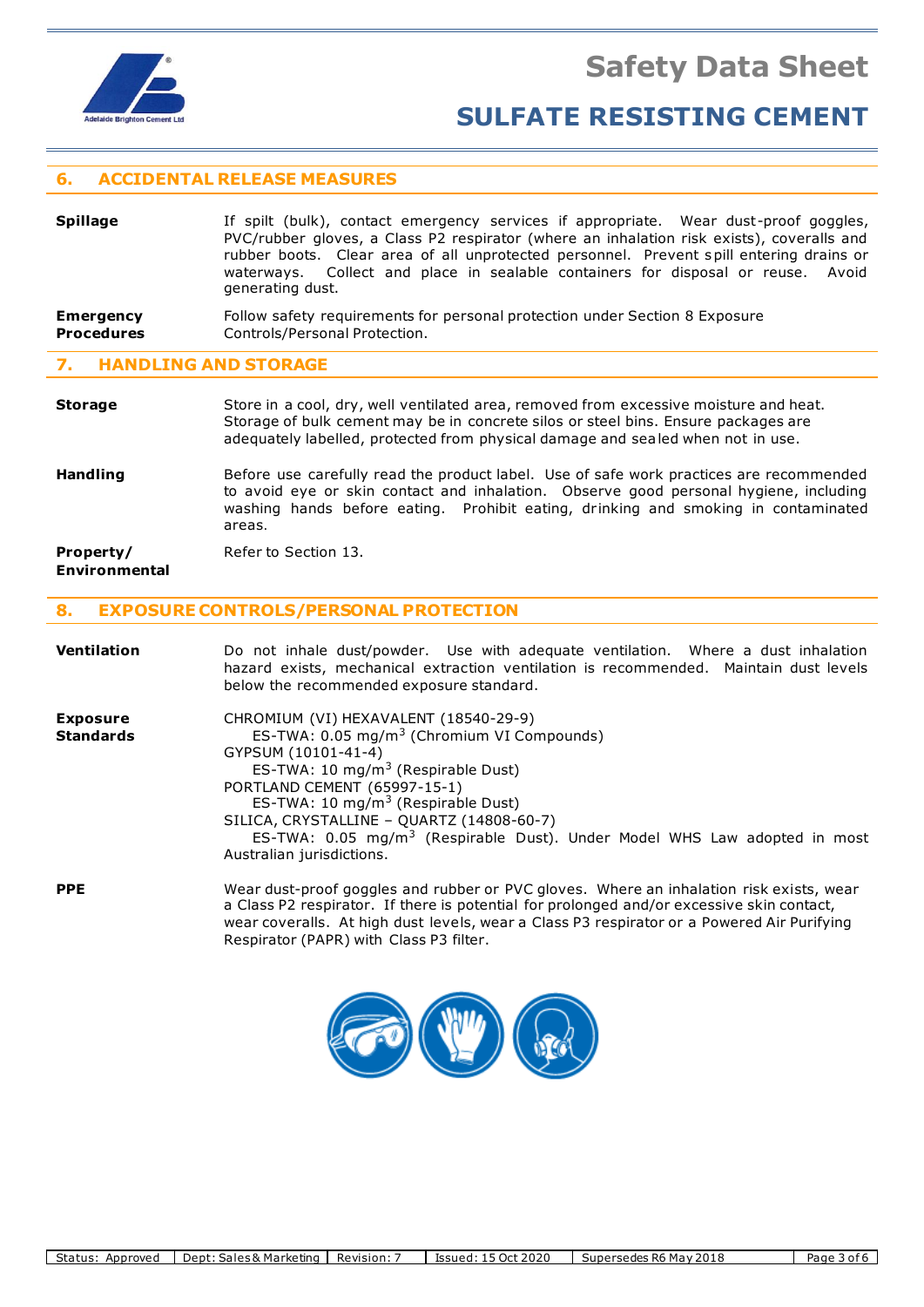

# **9. PHYSICAL AND CHEMICAL PROPERTIES**

| Appearance              | Fine powder ranging in                                     | Solubility (water)           | Slight, hardens on                         |
|-------------------------|------------------------------------------------------------|------------------------------|--------------------------------------------|
| <b>Odour</b>            | colour from grey to off-white<br><b>Odourless</b>          | <b>Specific Gravity</b>      | mixing with water<br>$2.5 \text{ to } 3.2$ |
| рH                      | Approximately 12                                           | % Volatiles                  | Not Available                              |
| <b>Vapour Pressure</b>  | Not Available                                              | <b>Flammability</b>          | Non Flammable                              |
| <b>Vapour Density</b>   | Not Available                                              | <b>Flash Point</b>           | Not Relevant                               |
| <b>Boiling Point</b>    | Not Available                                              | <b>Upper Explosion Limit</b> | Not Relevant                               |
| <b>Melting Point</b>    | $>1200^{\circ}$ C                                          | <b>Lower Explosion Limit</b> | Not Relevant                               |
| <b>Evaporation Rate</b> | Not Available                                              | <b>Autoignition</b>          | Not Available                              |
|                         |                                                            | <b>Temperature</b>           |                                            |
| <b>Bulk Density</b>     | 1200 - 1600 kg/m3                                          |                              |                                            |
| <b>Particle Size</b>    | 10 - 30% of particles are $<$ 7 $\mu$ m (Respirable range) |                              |                                            |

# **10. STABILITY AND REACTIVITY**

**Chemical Stability** Chemically Stable

**Conditions to Avoid** Keep free of moisture

**Incompatible** Incompatible with oxidising agents (eg hypochlorites), ethanol, acids (eg hydrofluoric acid)<br> **Materials** and interhalogens (eg chlorine trifluoride). Water contact may increase product **Materials** and interhalogens (eg chlorine trifluoride). Water contact may increase product

**Decomposition** Unlikely to evolve toxic gases when heated to decomposition.

# **Hazardous Reactions** None

**Products**

# **11. TOXICOLOGICAL INFORMATION**

| <b>Acute Toxicity</b> |  |                                     | No known toxicity data available for this product. Based on available data, the |  |  |  |  |
|-----------------------|--|-------------------------------------|---------------------------------------------------------------------------------|--|--|--|--|
|                       |  | classification criteria is not met. |                                                                                 |  |  |  |  |

**Eye I**rritant upon contact with dust. Over exposure may result in pain, redness, corneal burns and ulceration with possible permanent damage.

- **Inhalation** Irritating to the respiratory system causing coughing and sneezing. Over exposure may result in severe mucous membrane irritation and bronchitis. Hexavalent Chromium is reported to cause respiratory sensitisation, however due to the trace amount present, a hazard is not anticipated under normal conditions of use. Crystalline silica (found in this product below the reportable limit) can cause silicosis (lung disease) with chronic over exposure, however due to low levels present and product application, adverse health effects are not anticipated.
- **Skin** Irritating to the skin. Prolonged and repeated contact with powder or wetted form may result in skin rash, dermatitis and sensitisation.
- **Ingestion** Slightly corrosive. Ingestion may result in burns to the mouth and throat, with vomiting and abdominal pain. Due to product form, ingestion is not considered a likely exposure route.
- **Mutagenicity** Insufficient data available for this product to classify as a mutagen.
- **Carcinogenicity** Sulfate Resisting Cement is not classified as a carcinogen by NOHSC. Crystalline silica and hexavalent chromium compounds are classified as carcinogenic to humans (IARC Group 1), however due to low levels present and product application the criteria for classification is not met.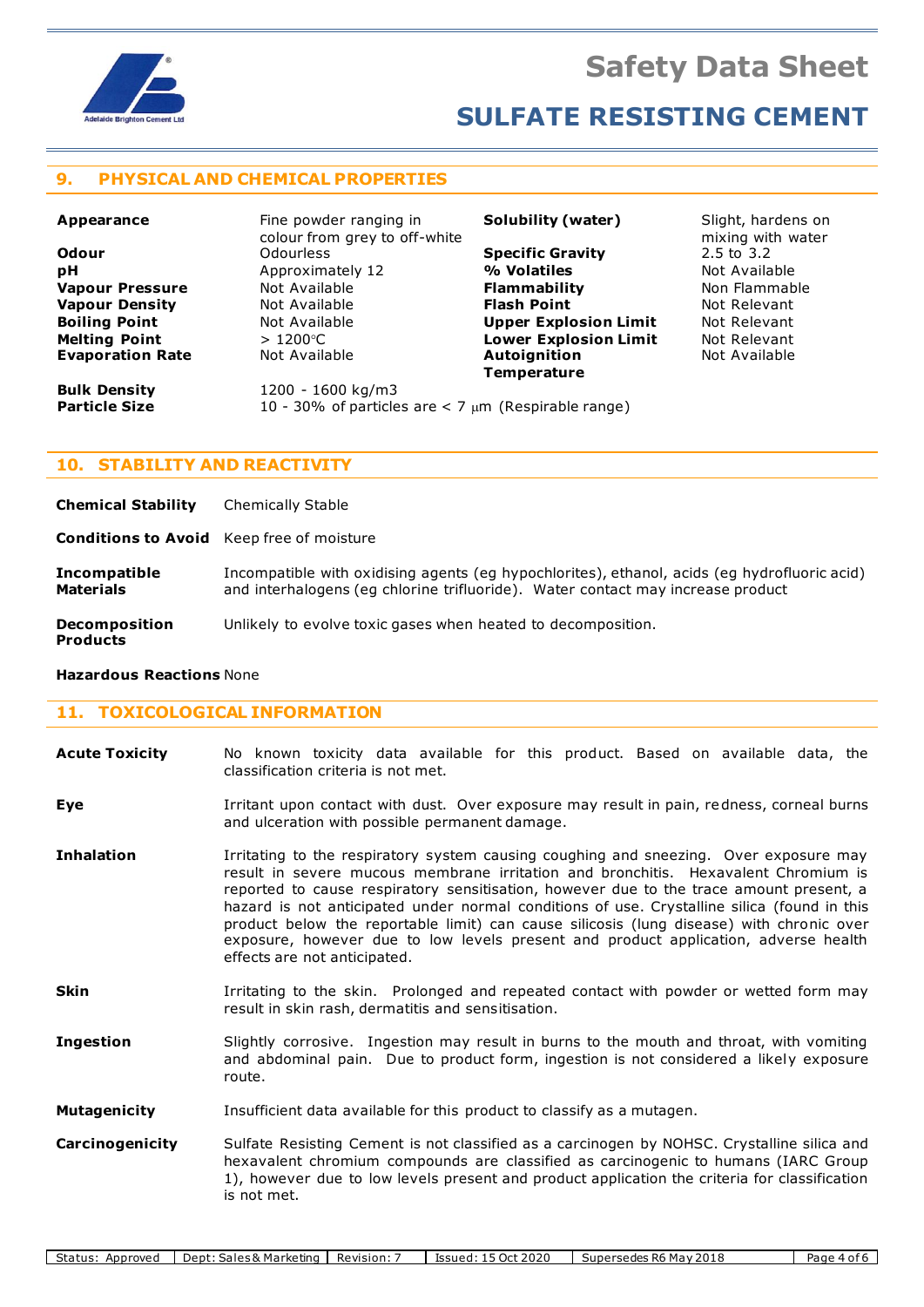

# **12. ECOLOGICAL INFORMATION**

**Toxicity** Product forms an alkaline slurry when mixed with water. This product is non toxic to aquatic life forms when present in cured solid form. Large quantities, especially in static water, will result in increased pH levels which may result in death of aquatic life.

**Persistence &** Product is persistent and would have a low degradability. **Degradability**

**Mobility in soil** A low mobility would be expected in a landfill situation.

### **13. DISPOSAL CONSIDERATIONS**

- Waste Disposal Reuse or recycle where possible. Alternatively, ensure product is covered with moist soil to prevent dust generation and dispose of to an approved landfill site. Contact the manufacturer for additional information.
- Legislation **Dispose of in accordance with relevant local legislation. Keep out of sewer and stormwater** drains.

### **14. TRANSPORT INFORMATION**

Not classified as a dangerous good by the criteria of the ADG Code.

Transport is by rail or road in bulk or bag form.

Drivers of trucks transporting bagged product should ensure that the bags are properly restrained.

| <b>Shipping Name</b> | None Allocated |                    |                |                  |                |
|----------------------|----------------|--------------------|----------------|------------------|----------------|
| <b>UN No</b>         | None Allocated | Hazchem Code       | None Allocated | <b>Pka Group</b> | None Allocated |
| <b>DG Class</b>      | None Allocated | Subsidiary Risk(s) | None Allocated | <b>EPG</b>       | None Allocated |

### **15. REGULATORY INFORMATION**

**Poison** A poison schedule number has not been allocated to this product using the criteria in the **Schedule** Standard for the Uniform Scheduling of Drugs and Poisons (SUSDP). **AICS** All chemicals listed on the Australian Inventory of Chemical Substances (AICS).

# **16. OTHER INFORMATION**

**Additional** CEMENT CONTACT DERMATITIS: Individuals using wet cement, mortar, grout or concrete **Information** could be at risk of developing cement dermatitis. Symptoms of exposure include itchy, tender, swollen, hot, cracked or blistering skin with the potential for sensitisation. The dermatitis is due to the presence of soluble hexavalent chromium.

> IARC – GROUP 1 – PROVEN HUMAN CARCINOGEN. This product contains an ingredient for which there is sufficient evidence to have been classified by the International Agency for Research into Cancer as a human carcinogen. The use of products known to be human carcinogens should be strictly monitored and controlled.

> RESPIRATORS: In general the use of respirators should be limited and engineering controls employed to avoid exposure. If respiratory equipment must be worn ensure correct respirator selection and training is undertaken. Remember that some respirators may be extremely uncomfortable when used for long periods. The use of air powered or air supplied respirators should be considered where prolonged or repeated use is necessary.